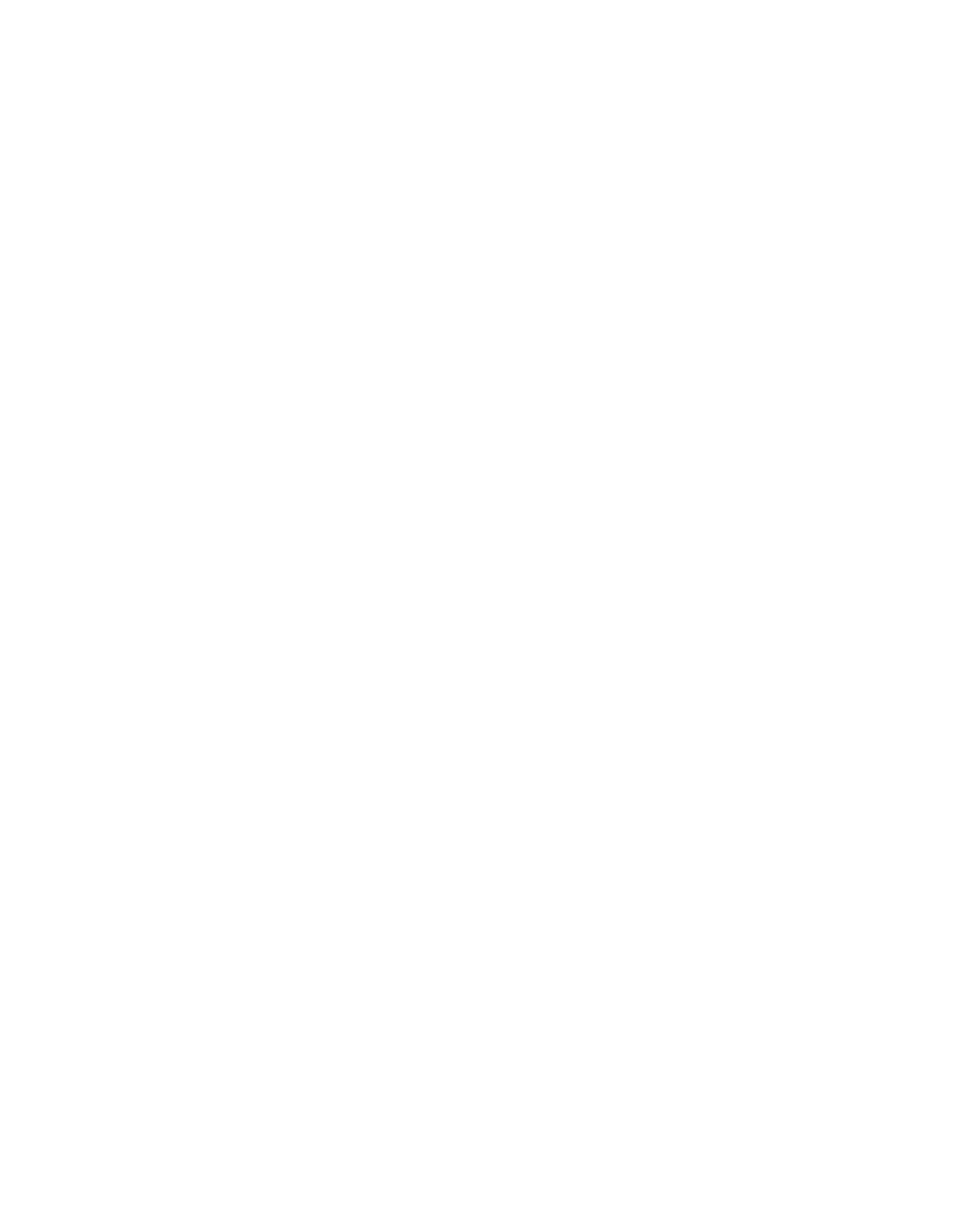1766 North Road Gibsons, BC V0N 1V1 Phone: (604) 840-0204

February 16, 2015

Gary Nohr, Chair **SCRD Board of Directors** 1975 Field Road Sechelt, BC V0N 3A1

Dear Mr. Nohr.

LATE ITEM 7<br>
CRD)<br>
20 North Road & Matine Drive in Hopkins Landing<br>
21 and Matine Drive on the other. We are located<br>
21 ay dose to the Langdale Ferry Terminal.<br>
22 are other families in the area with<br>
22 are other are ot us about it later.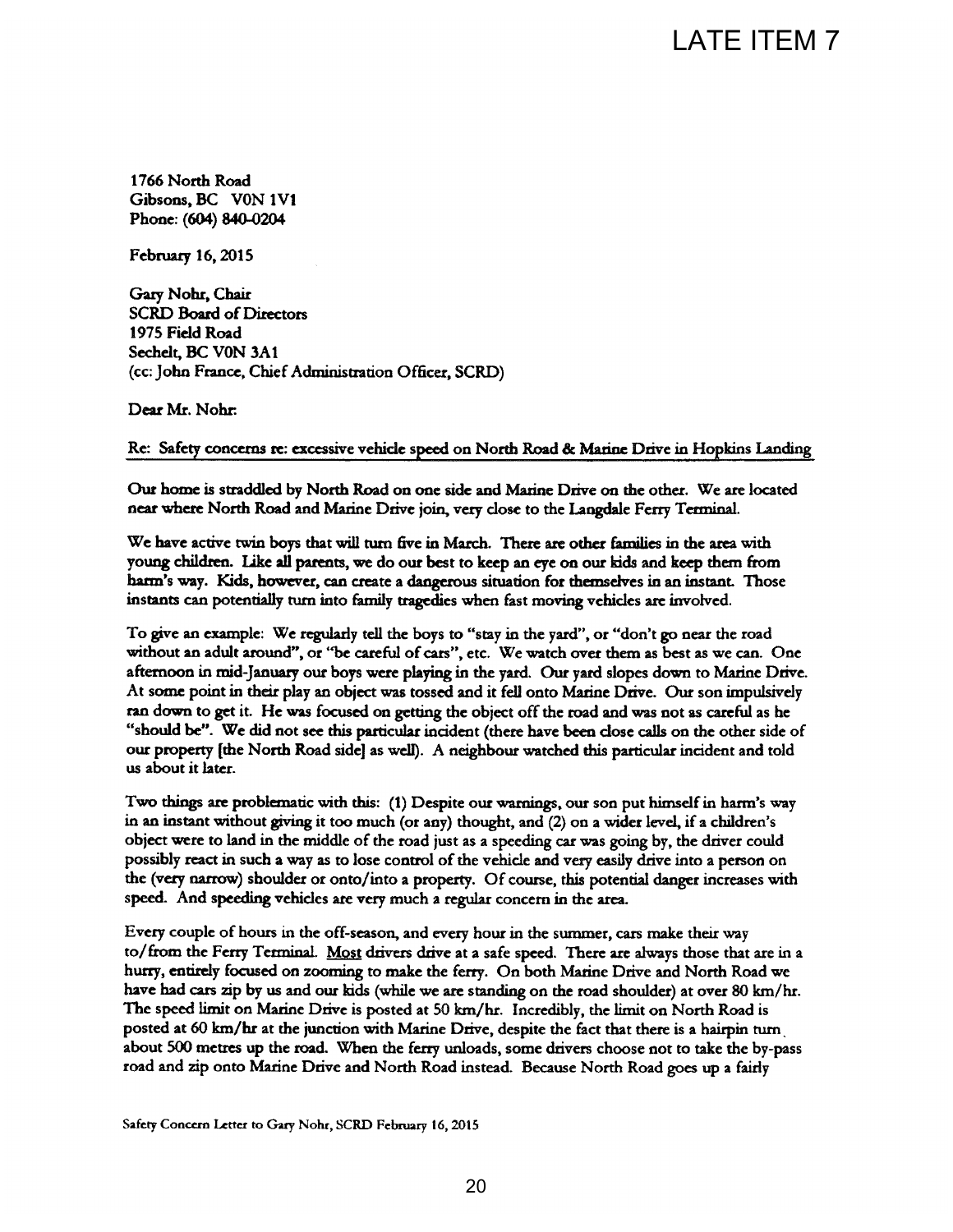is phin crazy!

- 
- 
- arca:
- 
- 
- 
- going off the roadway); and
- roadways that lead to the ferry.

summer traffic season gets under way).

LATE ITEM 7<br>
Denote the posted limit, only to then show down less than a<br>
non by, they come very close to where our car is pathed<br>
maze there we are unitary that we are in pathed<br>
maze the popular discussion by the stars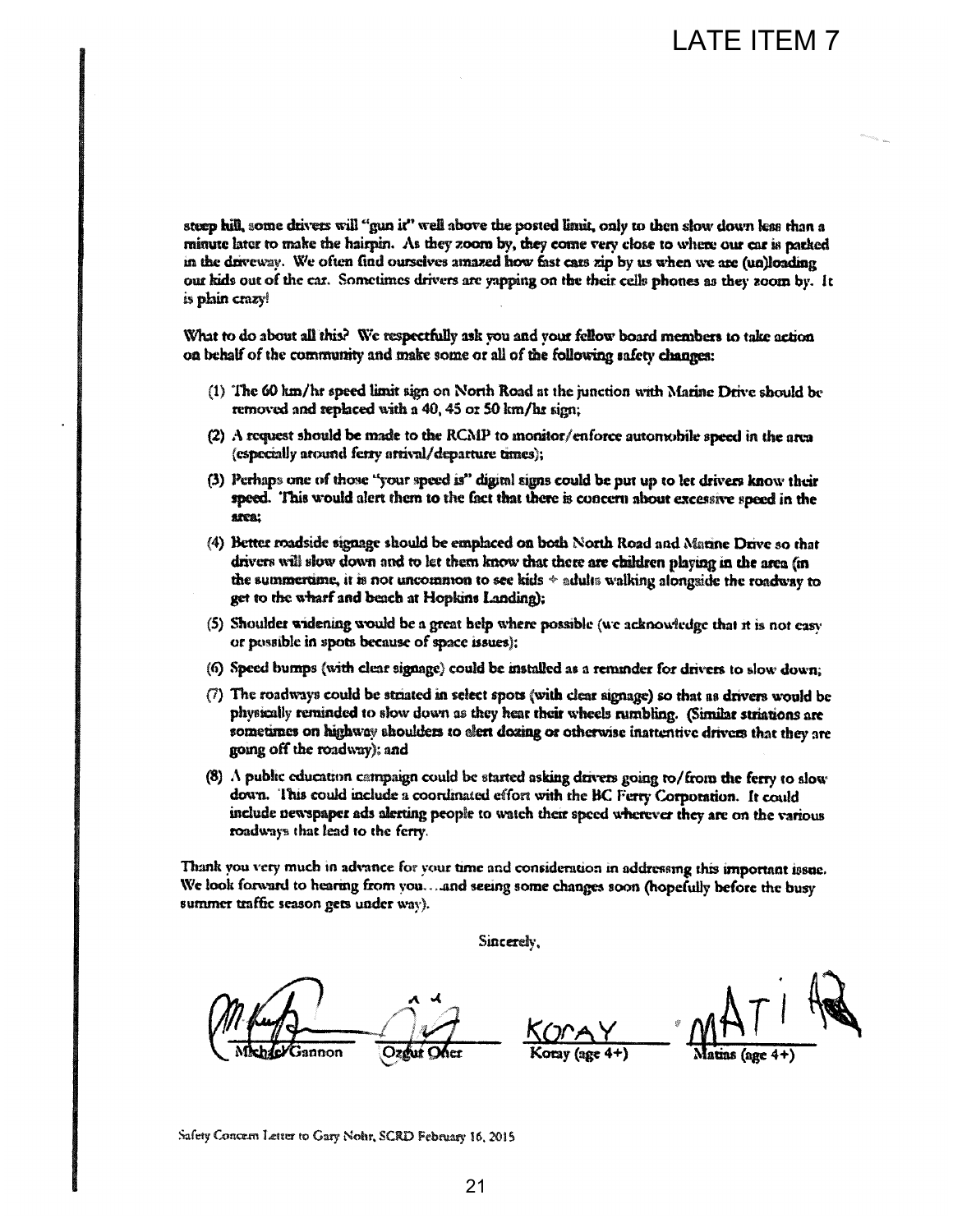Directed North Road in our neighbourhood is an issue<br>
therefore and North Road in our neighbourhood is an issue<br>
Herebylies  $\frac{(1-x)^{n}y^{n}y^{n}}{x^{n}}$ <br>  $\frac{(1-x)^{n}y^{n}}{x^{n}}$ <br>  $\frac{y^{n}y^{n}}{x^{n}}$ <br>  $\frac{y^{n}y^{n}}{x^{n}}$ <br>  $\frac{y^{n}y$ <u>Navelia</u> Lamont GP Wall WILLIAMS signature name  $F$  Ledel DEORGE signature ugnature name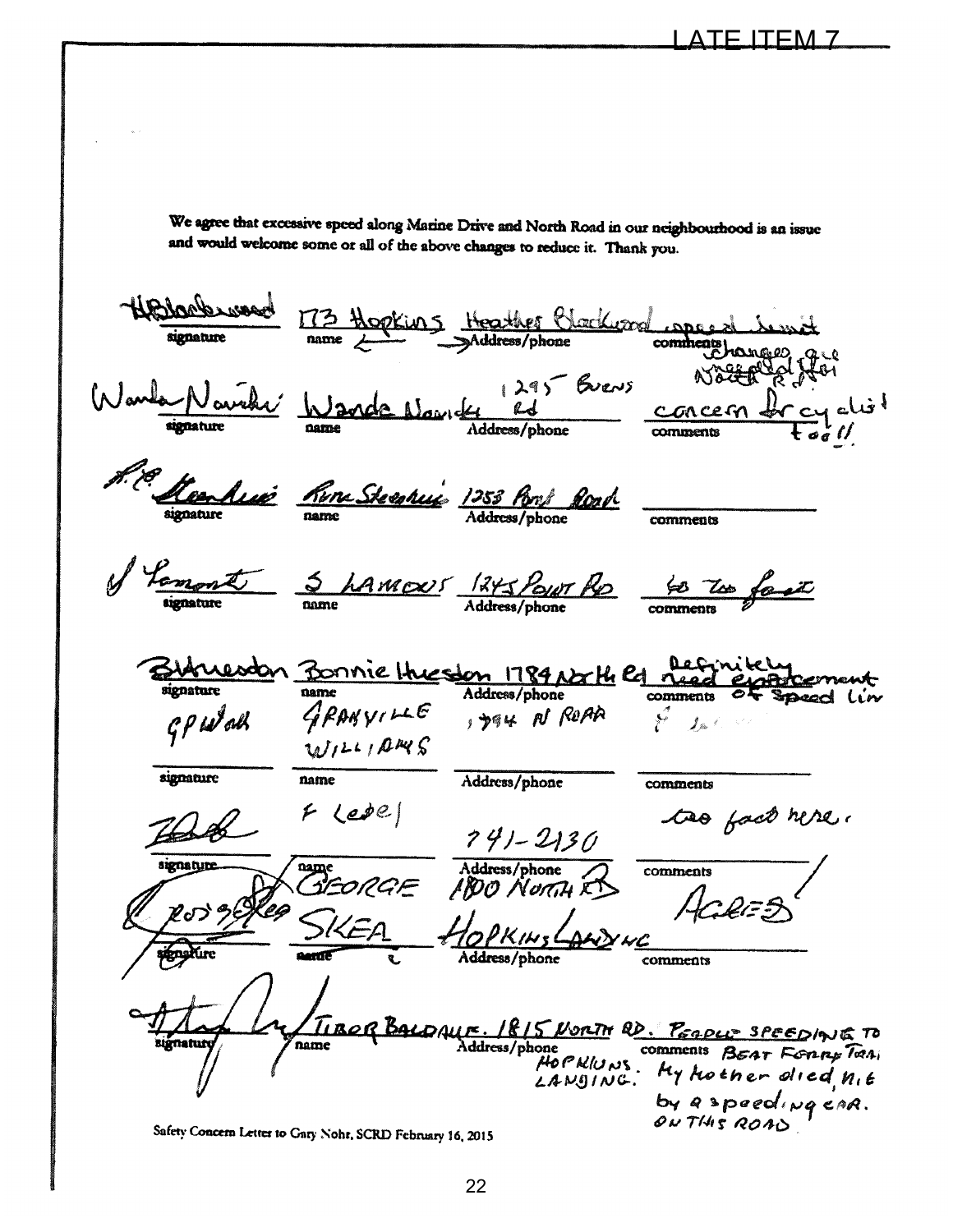# **LATE ITEM 7**

Ravensbergen - 1221 Marine d'rice - Speeching to  $\bigcap G$ הביא ג'ז בייז Kan the 5 case KERRY JESS Grassemes Euvernes'alment Sis 1754 North Kd  $n$ ame mments asses Roman perd terri Les Montes / phone Areal Signay<br>SPROULE 748 NURTHRD at toture a to Sexue<br>and Address/phone comments of a al trioffe ( FUSNUFTHEI) eccal speed ing FRANK signature signature Address/phone name comments signature Address/phone name comments signature name Address/phone comments Address/phone name signature comments

Safety Concern Letter to Gary Nohr, SCRD February 16, 2015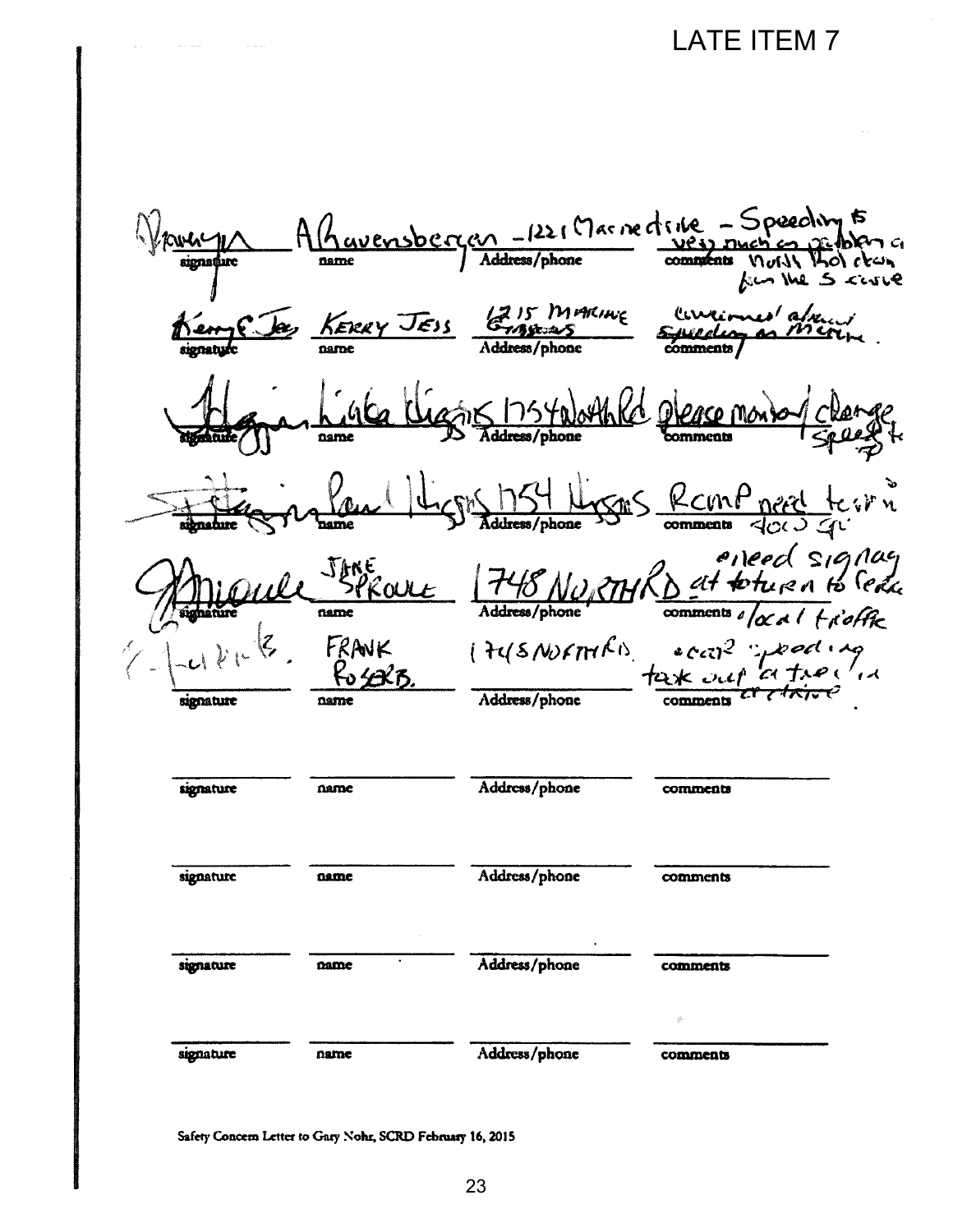### Susan Hunt

|                                         |                                                                                                                                                                                                                                                                                                                                                                                                                                                                                                                         |    | <b>LATE ITEM 7</b>          |
|-----------------------------------------|-------------------------------------------------------------------------------------------------------------------------------------------------------------------------------------------------------------------------------------------------------------------------------------------------------------------------------------------------------------------------------------------------------------------------------------------------------------------------------------------------------------------------|----|-----------------------------|
|                                         |                                                                                                                                                                                                                                                                                                                                                                                                                                                                                                                         |    |                             |
| <b>Susan Hunt</b>                       |                                                                                                                                                                                                                                                                                                                                                                                                                                                                                                                         |    |                             |
| <b>Subject:</b>                         | FW: letter to John France @ SCRD re: excessive speed concern on North Rogo                                                                                                                                                                                                                                                                                                                                                                                                                                              |    |                             |
| <b>Attachments:</b>                     | Marine Drive near Langdale Ferry Terminal<br>Letter to John France and Gary Nohr @ SCRD Feb 16, 2015.pdf                                                                                                                                                                                                                                                                                                                                                                                                                |    | RECEIVED                    |
| Sent: Monday, February 23, 2015 3:00 PM | From: Michael Gannon [mailto:nwtmike@gmail.com]                                                                                                                                                                                                                                                                                                                                                                                                                                                                         |    | <b>CHIEF ADAM REPARTING</b> |
| To: John France                         | Cc: acceptwhatis@gmail.com; pattykiloh@gmail.com; bonniehuesden@gmail.com; crombieb@gmail.com                                                                                                                                                                                                                                                                                                                                                                                                                           |    | OFFICER                     |
| <b>Ferry Terminal</b>                   | Subject: letter to John France @ SCRD re: excessive speed concern on North Road and on Marine Drive near Langdale                                                                                                                                                                                                                                                                                                                                                                                                       |    |                             |
| Hi John,                                |                                                                                                                                                                                                                                                                                                                                                                                                                                                                                                                         |    |                             |
| thank you for that.                     | I have enjoyed speaking with you about our family's concerns over the<br>excessive speed along both North Road and Marine Drive near our home.<br>It is clear to me that you are taking this matter seriouslyand I                                                                                                                                                                                                                                                                                                      |    |                             |
| along to you.                           | Attached is the letter we spoke of (thank you for agreeing to send it<br>along to Gary Nohr). I have a partial list of neighbor signatures<br>attached to it. I will go around the neighborhood some more over the<br>next week or so and add to the list. When I have that, I will send it                                                                                                                                                                                                                             |    |                             |
| their support for this matter to you.   | Some neighbours asked me to send them the letter to forward to other<br>neighbours. I am cc'ing those people here. They may also send along                                                                                                                                                                                                                                                                                                                                                                             |    |                             |
| with neighbours (so far):               | I wanted to add some additional comments that arose from conversations                                                                                                                                                                                                                                                                                                                                                                                                                                                  |    |                             |
|                                         | 1. One neighbor had her hedge taken out by a speeding driver that lost<br>control going down north road near our home. The same neighbor had a<br>speeding driver along North Road lose control and drive into a tree in<br>the middle of her yard, almost colliding into her house in the process.                                                                                                                                                                                                                     |    |                             |
|                                         | 2. Several neighbours commented that drivers getting off the ferry often<br>zoom up North Road to avoid the bottleneck that often forms where the<br>by-pass joins with North Road up by Persephone Brewery.                                                                                                                                                                                                                                                                                                            |    |                             |
|                                         | 3. One neighbor (Flora Lebel) advised that a bicyclist collided with her<br>husband outside their home on North Road in January of this year. The<br>incident happened at about 6 AM when it was dark and the cyclist was<br>rushing down the hill (without a light apparently) and clipped her<br>husband as he walked onto the roadside to get into his driver side door.<br>Both parties required medical attention. While this is not a "car"<br>issue, it relates to the problem of excessive speed and distracted |    |                             |
|                                         | 1                                                                                                                                                                                                                                                                                                                                                                                                                                                                                                                       |    |                             |
|                                         |                                                                                                                                                                                                                                                                                                                                                                                                                                                                                                                         | 24 |                             |